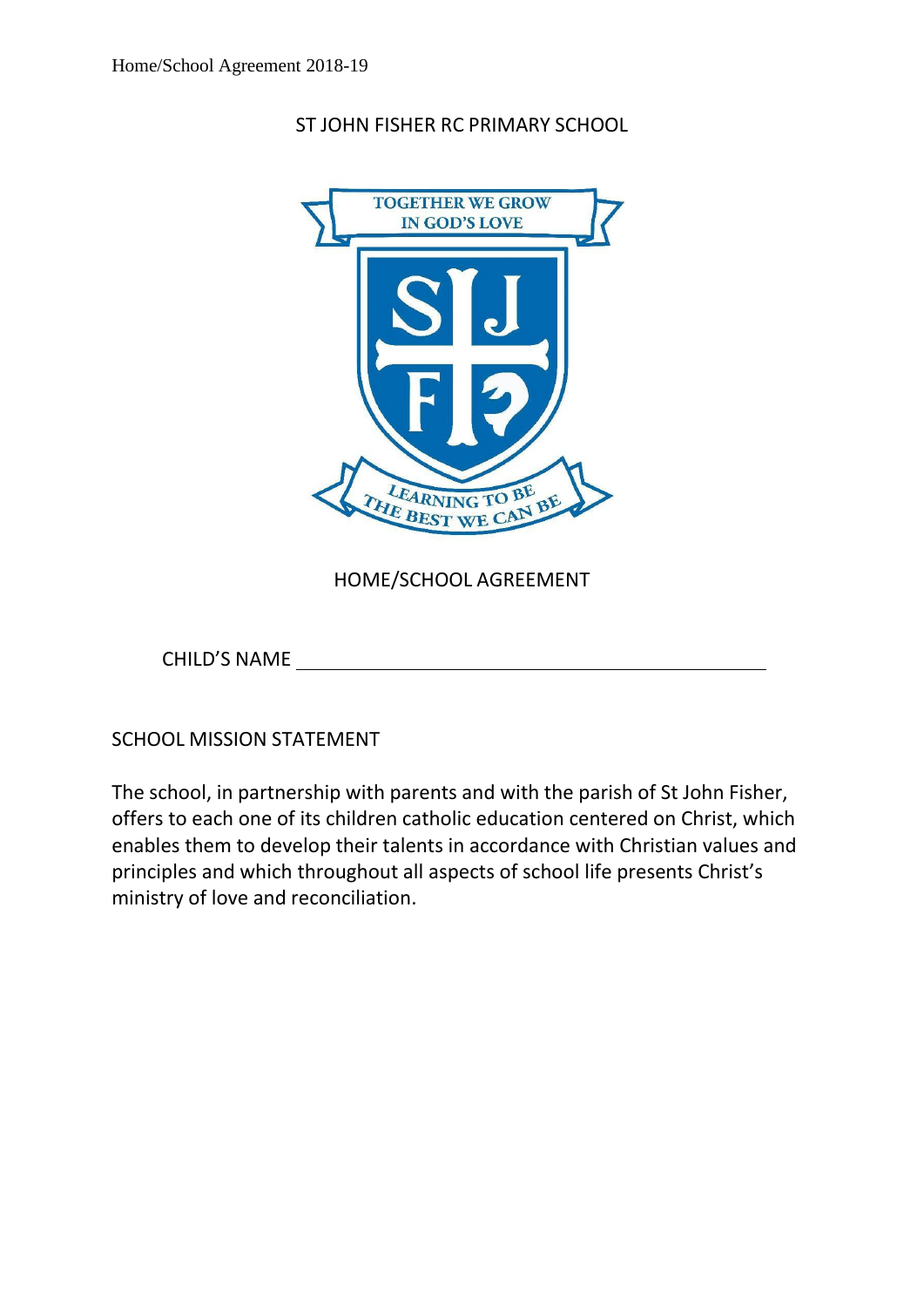## **Home – School Agreement - School**

At St. John Fisher R.C. Primary School we work together to create a happy, secure, caring environment – where everyone is of equal importance, is valued and given every opportunity to develop their spiritual, academic, physical and social potential.

At school we shall:

- Demonstrate our faith by what we teach and the way that we live and worship in our school
- Care for your child's safety and happiness
- Encourage your child to do their best in all aspects of school life
- Offer a broad and balanced curriculum which meets the needs of your child
- Inform you of how your child is progressing
- Be open and welcoming, at all reasonable times, and offer opportunities for you to become involved in the life of the school
- Contact you if we are concerned about your child's work, behaviour or attendance
- Offer extra-curricular activities to enrich your child's experiences

Signed: …………Ms. J. Kenna……………………………………………………………….. Head teacher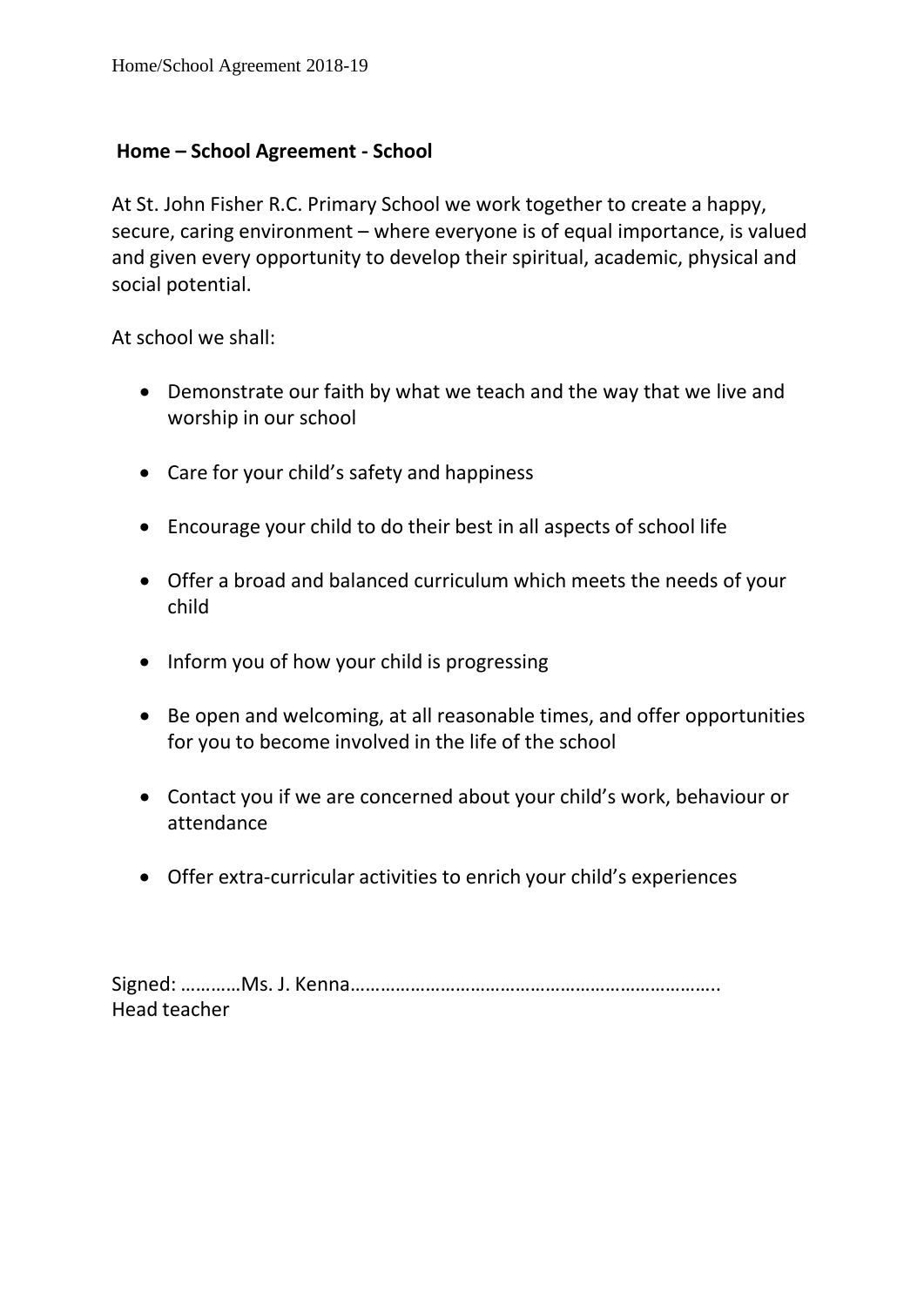## **Home/school agreement – Parent/Carer**

As a parent/carer I shall:

- Support my child in prayer, worship and the Christian Values of the school as stated in our Mission Statement
- Make sure my child attends school regularly, is on time and in full school uniform
- Aim for my child's attendance not to drop below 95% and not request leave of absence unless in exceptional circumstances
- Notify the school on the first day of absence and provide a letter of explanation when he/she returns
- Communicate any concerns respectfully and accurately
- Support the school in maintaining good behaviour and discipline
- Support the school in upholding the rules and expectations set
- Support my child with homework and any home learning opportunities
- Let the school know if there are any problems that may affect my child's ability to learn